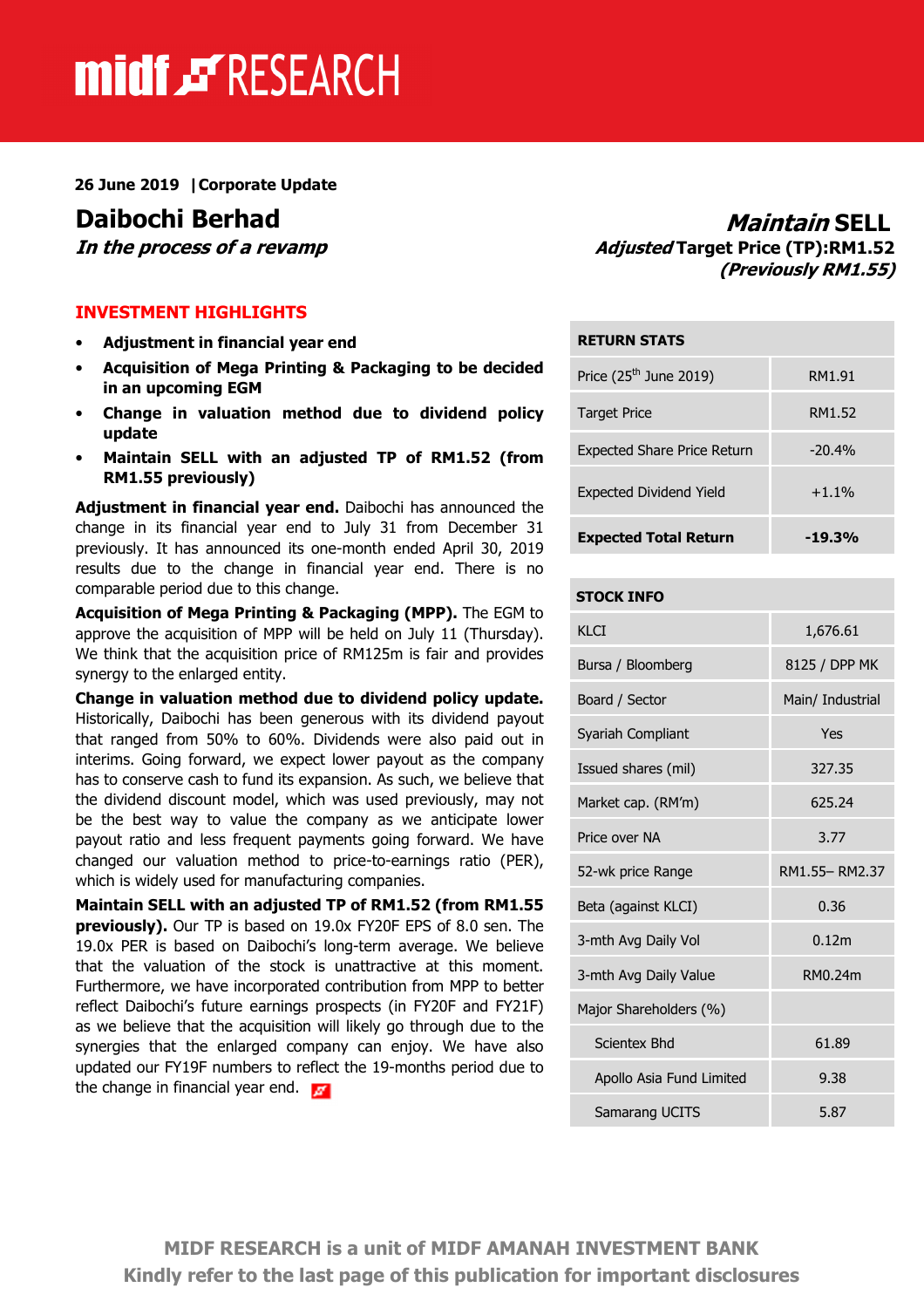### INVESTMENT STATISTICS

| FYE July (RM'm)    | <b>FY17*</b> | <b>FY18*</b> | <b>FY19F**</b> | <b>FY20F</b> | <b>FY21F</b> |
|--------------------|--------------|--------------|----------------|--------------|--------------|
| Revenue            | 388.7        | 430.8        | 679.6          | 609.9        | 674.5        |
| Gross profit       | 39.9         | 31.7         | 36.6           | 43.1         | 47.8         |
| Profit before tax  | 35.7         | 20.6         | 27.0           | 32.9         | 37.4         |
| Income tax expense | $-8.7$       | $-3.8$       | $-4.0$         | $-4.9$       | $-5.6$       |
| Net profit         | 27.1         | 16.8         | 22.9           | 28.0         | 31.7         |
| <b>PATAMI</b>      | 26.0         | 15.2         | 20.3           | 26.3         | 29.8         |
| EPS (sen)          | 7.9          | 4.6          | 6.2            | 8.0          | 9.1          |
| EPS growth (%)     | 6.0          | $-41.3$      | 33.4           | 29.3         | 13.5         |
| PER(x)             | 26.9         | 45.8         | 34.4           | 26.6         | 23.4         |
| Net dividend (sen) | 5.2          | 3.4          | 3.3            | 2.4          | 2.7          |
| Dividend yield (%) | 2.5          | 1.6          | 1.6            | 1.1          | 1.3          |

Source: Company, MIDFR

\*Based on financial year ended December 31.

\*\*Based on a period of 19 months due to the change in financial year end.

#### Daibochi: Financial period ended April 30, 2019 results summary

|                        | 1-month ended | 16-month ended |
|------------------------|---------------|----------------|
| Revenue                | 34.48         | 576.06         |
| Profit from operations | 0.98          | 27.70          |
| Profit before tax      | 1.06          | 24.06          |
| Profit after tax       | 0.95          | 19.95          |
| PATAMI                 | 0.82          | 17.60          |
| Basic EPS (sen)        | 0.25          | 5.37           |
|                        |               |                |
| PBT margin (%)         | 3.07          | 4.17           |
| PAT margin (%)         | 2.76          | 3.46           |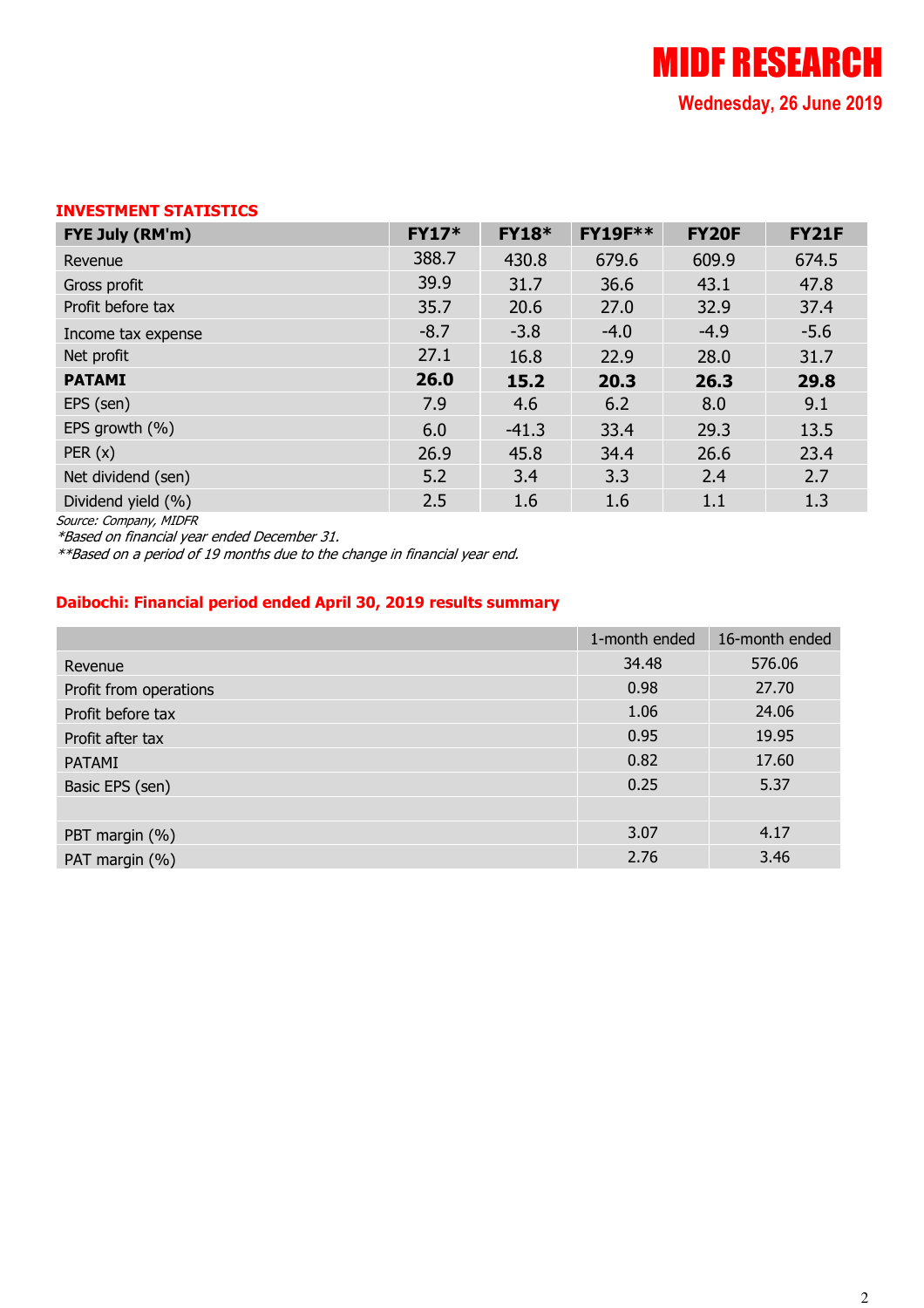

#### DAILY PRICE CHART



Source: Bloomberg